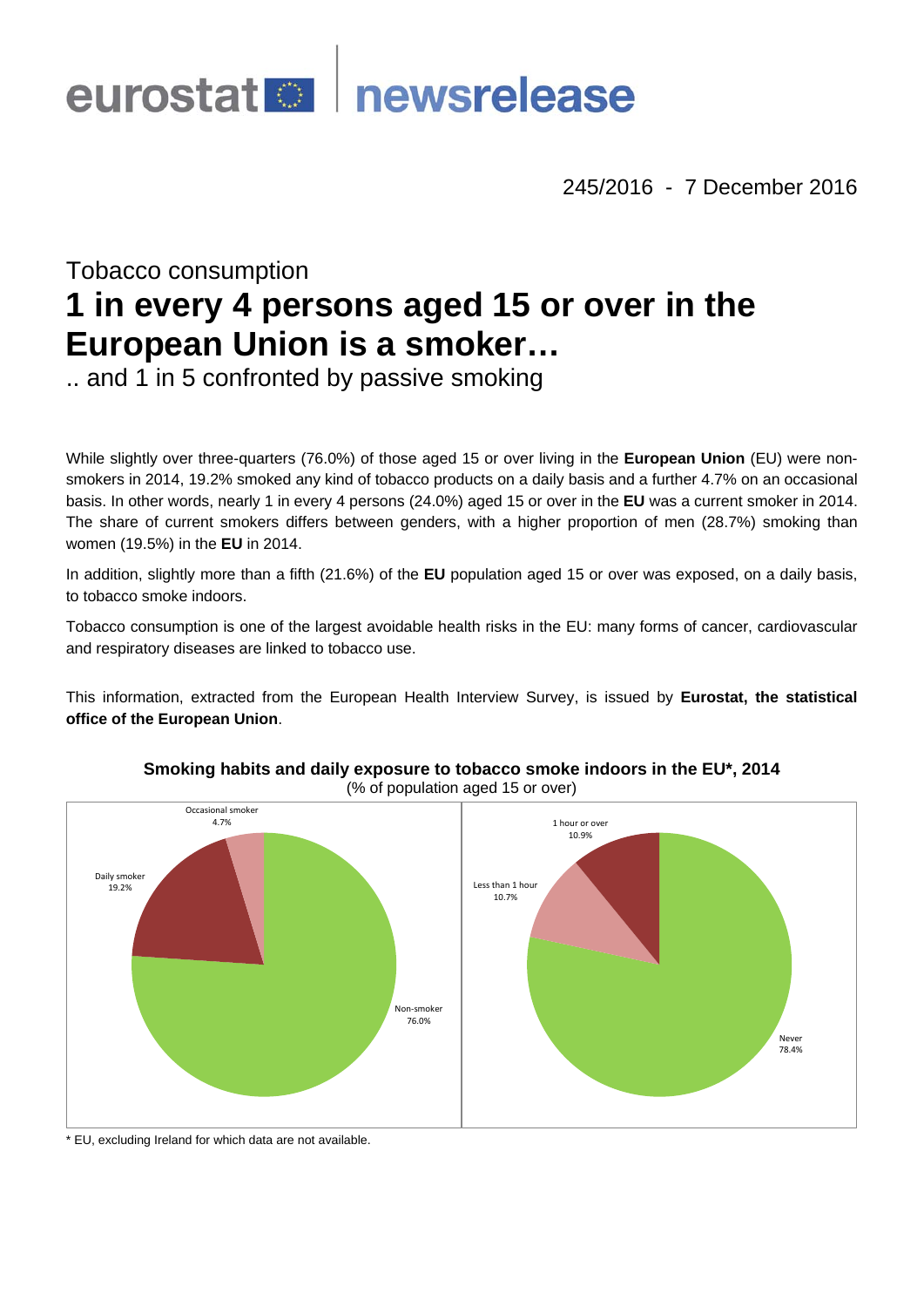## **Lowest shares of smokers in Sweden and the United Kingdom, highest in Bulgaria and Greece**

Among the EU Member States for which data are available, the lowest shares of current smokers in 2014 among the population aged 15 or over were recorded in **Sweden** (16.7%) and the **United Kingdom** (17.2%), ahead of **Finland** (19.3%), **Portugal** (20.0%), **Luxembourg** (20.4%), **Denmark** (20.9%) and **Germany** (21.7%). At the opposite end of the scale, about 1 in 3 persons aged 15 or over was a smoker in **Bulgaria** (34.7%) and **Greece** (32.6%), followed by **Austria** (30.0%), **Slovakia** (29.6%) and **Latvia** (29.5%).



**Share of current smokers among those aged 15 or over in the EU Member States, 2014 (%)** 

Ireland: data not available.

# **Smoking more common amongst men**

In every EU Member State, the proportion of current smokers was higher among men than among women. The most significant gender gaps can be observed in **Lithuania** (40.3% for men compared with 12.3% for women, or +28.0 percentage points – pp), **Romania** (+27.3 pp), **Cyprus** (+24.7 pp), **Latvia** (+24.5 pp) and **Estonia** (+18.4 pp). At **EU** level, the share of current smokers was 9.2 percentage points higher for men (28.7%) than women (19.5%) in 2014.

### **Highest proportion of passive smokers in Greece, lowest in Sweden and Finland**

Passive smoking, meaning the involuntary inhalation of somebody else's tobacco smoke, is also a wide-spread source of adverse health effects. In the **EU**, around 1 in 5 persons (21.6%) aged 15 or over was exposed daily to tobacco smoke indoors in 2014, with large differences between Member States. Nearly two-thirds (64.2%) of the population in **Greece** were exposed daily to tobacco smoke indoors. High proportions of passive smoking were also registered in **Croatia** (44.7%), **Bulgaria** (40.5%) and **Romania** (37.6%). In contrast, the lowest shares were recorded in **Sweden** (5.9%) and **Finland** (6.3%), followed by **Portugal** (8.6%) and **Hungary** (9.9%). In these four Member States, passive smoking affected less than 10% of the population.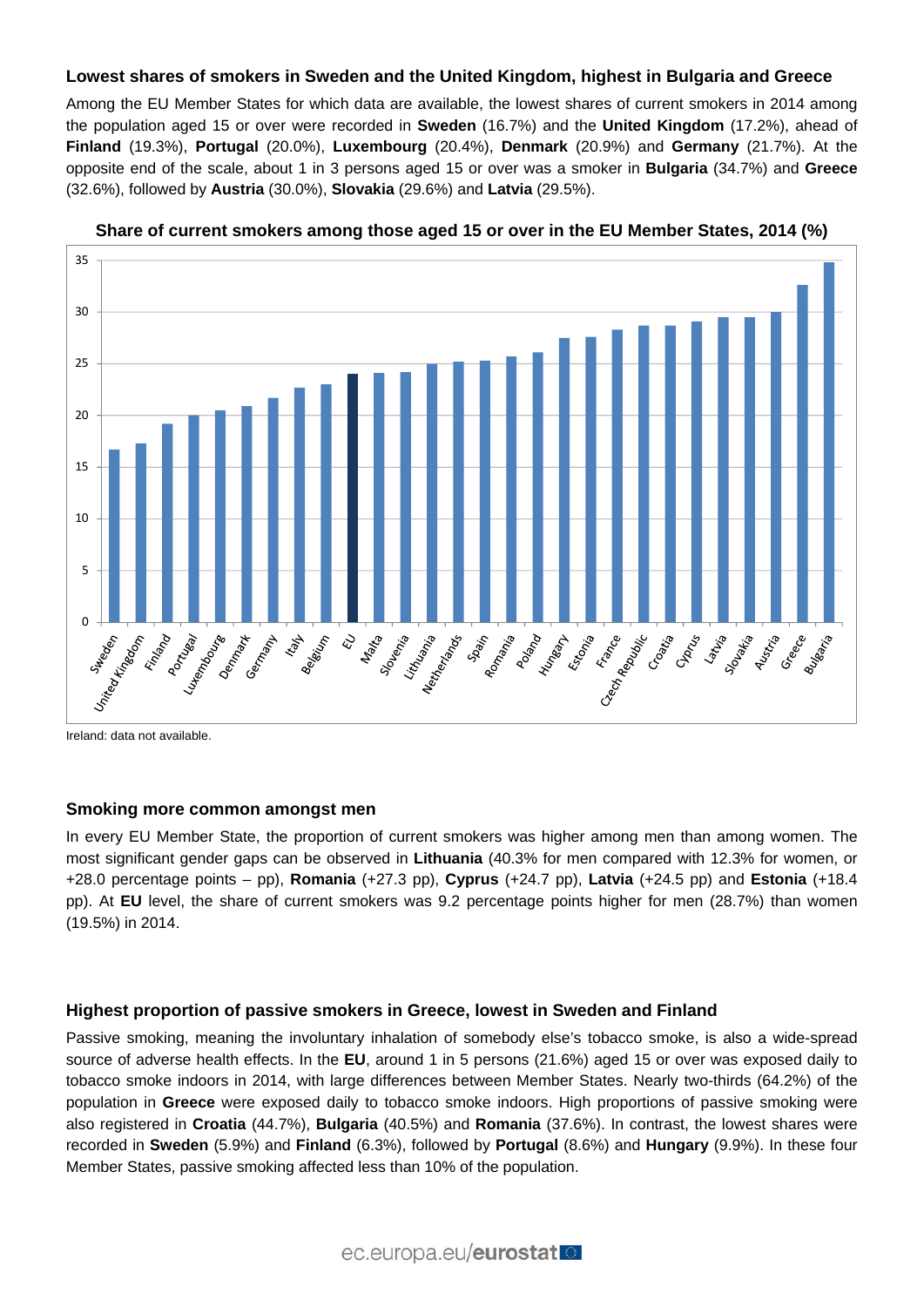**Daily exposure to tobacco smoke indoors in the EU Member States, 2014**  (% of population aged 15 or over)



Ireland: data not available.

The source dataset can be found [here.](http://appsso.eurostat.ec.europa.eu/nui/show.do?query=BOOKMARK_DS-742906_QID_2EFB9F26_UID_-3F171EB0&layout=DURATION,L,X,0;GEO,L,Y,0;UNIT,L,Z,0;TIME,C,Z,1;ISCED11,L,Z,2;SEX,L,Z,3;AGE,L,Z,4;INDICATORS,C,Z,5;&zSelection=DS-742906AGE,TOTAL;DS-742906ISCED11,TOTAL;DS-742906UNIT,PC;DS-742906TIME,2014;DS-742906INDICATORS,OBS_FLAG;DS-742906SEX,T;&rankName1=TIME_1_0_-1_2&rankName2=ISCED11_1_2_-1_2&rankName3=UNIT_1_2_-1_2&rankName4=AGE_1_2_-1_2&rankName5=INDICATORS_1_2_-1_2&rankName6=SEX_1_2_-1_2&rankName7=DURATION_1_2_0_0&rankName8=GEO_1_2_0_1&rStp=&cStp=&rDCh=&cDCh=&rDM=true&cDM=true&footnes=false&empty=false&wai=false&time_mode=ROLLING&time_most_recent=true&lang=EN&cfo=%23%23%23%2C%23%23%23.%23%23%23)

#### Geographical information

The **European Union** (EU) includes Belgium, Bulgaria, the Czech Republic, Denmark, Germany, Estonia, Ireland, Greece, Spain, France, Croatia, Italy, Cyprus, Latvia, Lithuania, Luxembourg, Hungary, Malta, the Netherlands, Austria, Poland, Portugal, Romania, Slovenia, Slovakia, Finland, Sweden and the United Kingdom.

#### Methods and definitions

Data presented in this News Release comes from the last **European Health Interview Survey** (EHIS). The EHIS aims at measuring among Member States the health status, health determinants as well as use of health care services of the EU citizens.

The first wave of EHIS (EHIS wave 1 or EHIS round 2008) was conducted between 2006 and 2009. The second wave (EHIS wave 2 or EHIS round 2014) was conducted between 2013 and 2015.

Data presented in this News Release refer to the population aged 15 or over living in private households residing in the territory of the country.

All indicators are expressed as percentages within the population and statistics are broken down by age and sex and one other dimension such as educational attainment level or income quintile group.

Data on tobacco consumption presented in this News Release refer to the distribution of the population according to the selfreported smoking habits of any kind of tobacco products (manufactured cigarettes, hand-rolled cigarettes, cigars, pipes, etc.) using the following modalities: Daily smoker, Occasional smoker, Non-smoker and Current smoker (Daily + Occasional smoker). The use of devices like electronic cigarettes is not included.

#### For more information

Eurostat [website section](http://ec.europa.eu/eurostat/web/health/health-status-determinants) dedicated to statistics on health status and determinants.

Eurostat [database](http://ec.europa.eu/eurostat/web/health/health-status-determinants/data/database) on health status and heath determinants.

Eurostat [metadata](http://ec.europa.eu/eurostat/cache/metadata/en/hlth_det_esms.htm) on European Health Interview Survey.

Eurostat [news release 197/2016](http://ec.europa.eu/eurostat/documents/2995521/7694616/3-14102016-BP-EN.pdf/1234ac94-27fd-4640-b9be-427a42d54881) of 14 October 2016 on consumption of fruit and vegetables in the EU.

Eurostat news release [203/2016](http://ec.europa.eu/eurostat/documents/2995521/7700898/3-20102016-BP-EN.pdf/c26b037b-d5f3-4c05-89c1-00bf0b98d646) of 20 October 2016 on Body Mass Index.

#### Issued by: **Eurostat Press Office**

**Vincent BOURGEAIS Tel: +352-4301-33 444 [eurostat-pressoffice@ec.europa.eu](mailto:eurostat-pressoffice@ec.europa.eu)** 

**[ec.europa.eu/eurostat](http://ec.europa.eu/eurostat)**

Production of data:

#### **Lucian AGAFITEI Tel: +352-4301-36 461 [lucian.agafitei@ec.europa.eu](mailto:lucian.agafitei@ec.europa.eu)**

**[@EU\\_Eurostat](https://twitter.com/EU_Eurostat)**

**Jakub HRKAL Tel: +352-4301-31 944 [jakub.hrkal@ec.europa.eu](mailto:jakub.hrkal@ec.europa.eu)** 

**Media requests**: Eurostat media support / Tel: +352-4301-33 408 / **[eurostat-mediasupport@ec.europa.eu](mailto:eurostat-mediasupport@ec.europa.eu)**

ec.europa.eu/eurostat